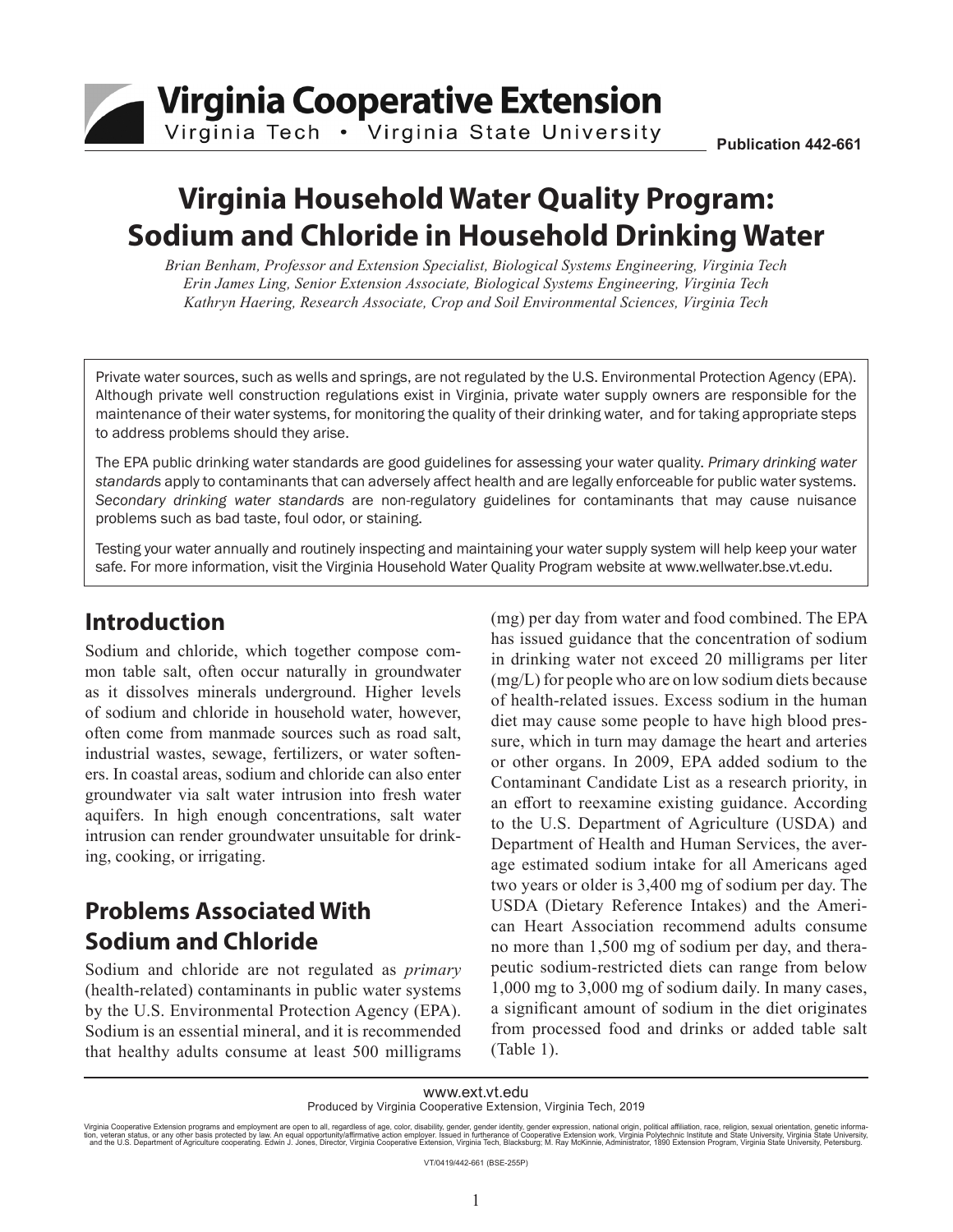| Table 1. Sodium content in common foods |  |
|-----------------------------------------|--|
|-----------------------------------------|--|

|                                                        |                   | Sodium (mg)          |         |
|--------------------------------------------------------|-------------------|----------------------|---------|
| Food                                                   | Weight<br>(grams) | Low<br><b>Sodium</b> | Regular |
| Frankfurter (2), beef and<br>pork, 10/pkg              | 100               |                      | 1,008   |
| Salmon (canned), drained                               | 100               | 75                   | 487     |
| Tuna (canned), in oil,<br>drained                      | 100               | 50                   | 354     |
| English muffin                                         | 57                |                      | 264     |
| Bread (slice)                                          | 25                | 34                   | 126     |
| Crackers (low sodium vs.<br>saltines)                  | 30                | 198                  | 390     |
| Dry cereal*                                            | 30                | $\overline{2}$       | 275-350 |
| Cooked cereal                                          | 100               | 1                    | 200-285 |
| Cheese, American processed                             | 30                | 3                    | 430     |
| Cheese, cheddar                                        | 30                |                      | 85      |
| Cottage cheese                                         | 30                | 4                    | 120     |
| Whole milk (8 oz)                                      | 240               |                      | 120     |
| Hot chocolate (8 oz)                                   | 240               |                      | 175     |
| Peanut butter (1 tbs)                                  | 15                | 1                    | 73      |
| Pork and beans, canned                                 | 100               |                      | 440     |
| Diet soda* (12 oz)                                     | 360               |                      | 20-70   |
| Regular soda (12 oz)                                   | 360               |                      | 14      |
| <b>Butter</b>                                          | 5                 | 1                    | 41      |
| Margarine                                              | 5                 | $0 - 1$              | 37-47   |
| Mayonnaise and similar<br>sandwich spreads             | 15                | 17                   | 85-180  |
| Wariation among brands may be considerable sheek label |                   |                      |         |

Variation among brands may be considerable; check label. *Source: http://www.ksre.ksu.edu/library/H20QL2/MF1094.pdf*

Although chloride in drinking water is generally not considered to be a health risk, the EPA has established a *secondary standard* (non-health related nuisance standard) of 250 mg/L for chloride. If the sodium or chloride concentrations in your drinking water are high, it is important to determine the source, because high levels of these elements in your water supply may indicate contamination from road salt, the inappropriate application of fertilizers, or from industrial waste or sewage. If contamination is suspected, testing for bacteria and other chemicals is advisable.

High levels of sodium or chloride in drinking water can cause water to have a salty taste. In addition, high levels of both of these constituents may accelerate corrosion of pipes, pumps, hot water heaters, and plumbing fixtures. To avoid these problems, the EPA recommends limiting sodium concentrations in drinking water to below 20 mg/L, and chloride concentrations to 250 mg/L or less.

#### **Testing for Sodium and Chloride**

Measurement of sodium and chloride in household water is most accurately made by a certified laboratory. When collecting any water sample, follow the instructions for proper sample collection carefully. A list of certified laboratories maintained by the Virginia Division of Consolidated Laboratory Services is available at: www.wellwater.bse.vt.edu/resources.php.

## **Treatment Options**

Choosing the appropriate method to address sodium or chloride in a private water supply depends on the source and concentration of the contaminants.

Water softeners, often used to treat hard water (high concentrations of calcium and magnesium) can be a significant source of sodium in household water. With a few exceptions, most water softeners add sodium during the hardness removal process (about 1 mg/L of sodium added for every 2.1 mg/L of hardness removed). If maintaining low sodium levels is desirable, you can avoid adding sodium to drinking water by softening only the hot water (used for laundry, bathing, and cleaning) and leaving the cold water lines untreated for drinking and food preparation. You may also consider softening water with a system that uses potassium chloride, rather than sodium, as the ion-exchange mineral. Potassium chloride is generally more expensive and less available than sodium chloride. Be aware that excess potassium in drinking water can also present health risks to certain segments of the population, including individuals with kidney disease (most at risk) and other conditions like heart disease, coronary artery disease, hypertension, or diabetes. Individuals on certain medications may also need to be cautious. Consult a physician if you are con-

The Virginia Household Water Quality Program, offered through Virginia Cooperative Extension (VCE), periodically conducts county-based household water sampling clinics where you can learn about the quality of your water supply, proper water supply system maintenance, and, if needed, possible water treatment options. Please contact your local Extension office or visit www.wellwater.bse.vt.edu for more information.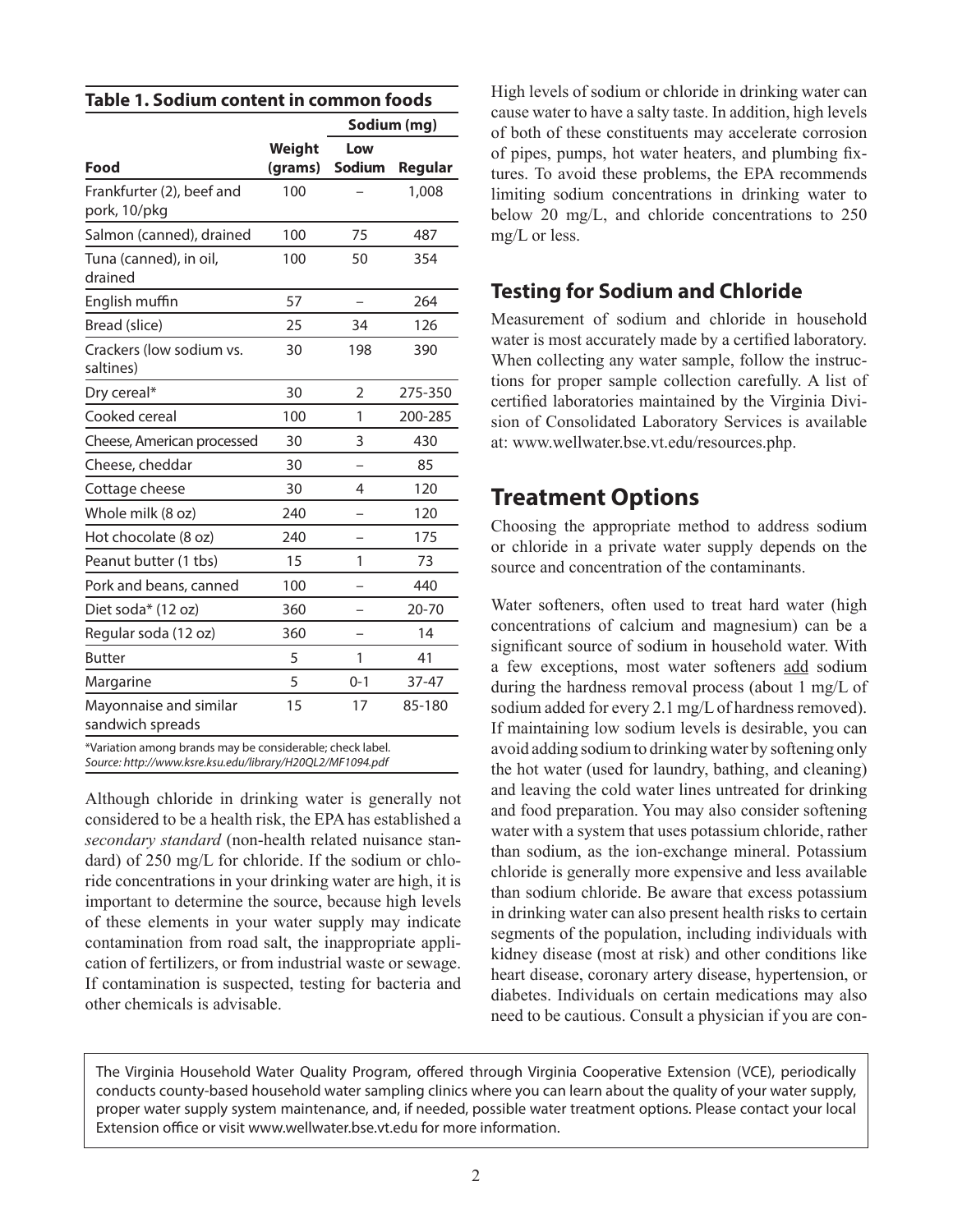cerned about the levels of sodium or potassium in your drinking water.

Sodium and chloride levels in wells may be reduced by limiting the application of road deicing salts in the vicinity of the well. Rerouting runoff from surfaces where deicing material is applied away from the well can prevent contamination.

Treatment methods to remove sodium and chloride from drinking water include reverse osmosis and distillation. Both of these treatment options treat a relatively small volume of water at any one time, can be costly, and typically require storage space for treated water. As a result, they are often considered point-of-use treatment options and may only be practical for installation at one faucet.

**Reverse osmosis (RO)** devices reduce many dissolved contaminants in water, including sodium and chloride. Water molecules are forced through a semi-permeable, cellophane-like membrane, which allows water to pass through, but retains most contaminants. Ten to twenty percent of the water entering the RO system exits as treated water, and the other 80 to 90 percent is wastewater, and is diverted to a drain. The wastewater contains 5-10 times the contaminant content of the initial feed. RO units can be wasteful unless equipped with an automatic shut-off valve. These systems work best with higher water pressure and often require pretreatment and post-treatment systems to work properly. They have an average lifetime of 3-5 years at which point the membrane must be replaced. These devices can be expensive to purchase and maintain.

**Distillation** devices involve boiling water and collecting the resulting steam and cooling it in a separate chamber. One of the benefits of distillation is that it uses no chemicals. Distillation, however, takes longer to produce the processed water than other methods, units can be expensive to operate, and the length of time distilled water is stored can affect its quality. In addition, distilled water has a very "flat" taste, because minerals naturally present in water are also removed during the process.

A complete water analysis for contaminants and/or the advice of a certified water treatment professional will help in selecting the specific treatment method appropriate for each application. Consumers should verify manufacturer claims before purchasing any water treatment device by contacting the National Sanitation Foundation (www.nsf.org) or the Water Quality Association (www.wqa.org).

If you are concerned about the health effects of sodium or chloride levels in your family's drinking water, consult your physician.

## **Additional Information**

For more information on sodium and chloride in household water, see the following Virginia Cooperative Extension resources.

Virginia Household Water Quality Program website: www.wellwater.bse.vt.edu/resources.php.

Virginia Cooperative Extension website: http://pubs. ext.vt.edu/category/home-water-quality.html.

## **Acknowledgements**

The authors wish to thank the following individuals who reviewed this publication: Sarah Kirby, associate professor and housing specialist, North Carolina State University; David Sample, assistant professor and Extension specialist, biological systems engineering, Virginia Tech; Michael Lachance, agriculture and natural resources Extension agent, VCE Nelson County Office; and Karen Ridings, family and consumer sciences Extension agent, VCE Frederick County Office.

#### **References**

- Amirault, Richard, Gary Chobanian, Dana McCants, Alyson McCann, Holly Burdett, and Brianne Neptin. 2003. Healthy drinking waters for Rhode Islanders: Sodium and chloride in private drinking water wells. Rhode Island Department of Health, University of Rhode Island Cooperative Extension Water Quality Program, Kingston, Rhode Island. Accessed online February 2011: http://www.uri. edu/ce/wq/has/PDFs/Sodium%20Chloride.pdf.
- Barlow, P.M. 2003. Ground Water in Freshwater-Saltwater Environments of the Atlantic Coast. United States Geological Survey Circular 1262. Accessed online February 2011: http://pubs.usgs.gov/circ/2003/circ1262/.
- Bradshaw, Michael H. and G. Morgan Powell. 2002. Water Quality: Sodium in Drinking Water. Kansas State University Research and Extension Pub. MF-1094 (revised). Kansas State University Agricultural Experiment Station and Cooperative Extension Service, Manhattan, Kansas. Accessed online February 2011 at: http://www.ksre.ksu.edu/ library/H20QL2/MF1094.pdf.